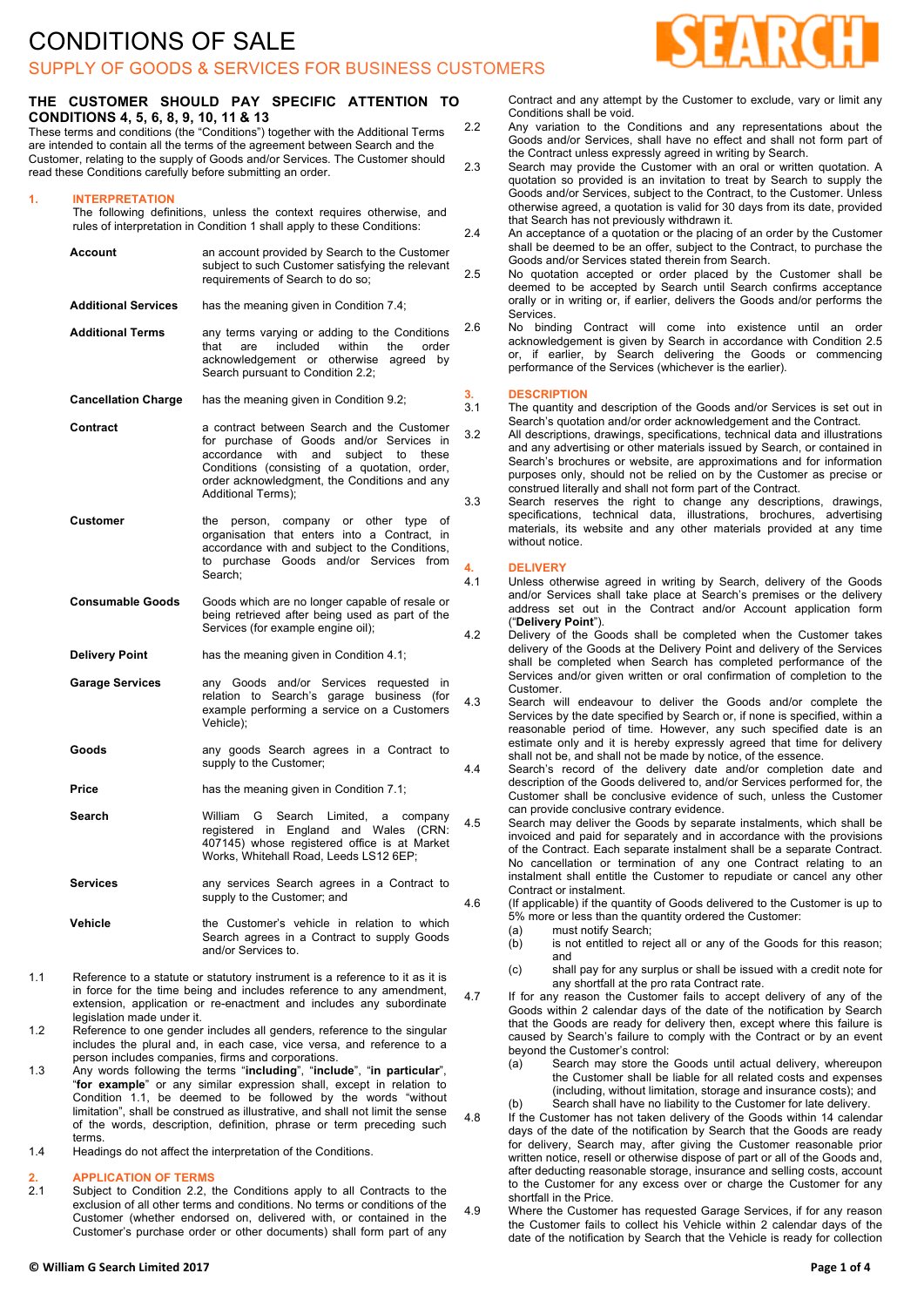# CONDITIONS OF SALE

### SUPPLY OF GOODS & SERVICES FOR BUSINESS CUSTOMERS



then, except where this failure is caused by Search's failure to comply with the Contract or by an event beyond the Customer's control:

- (a) Search may store the Vehicle until collection, whereupon the Customer shall be liable for all related costs and expenses (including storage and insurance costs); and
- (b) Search shall have no liability to the Customer for late delivery.
- 4.10 Where the Customer has requested Garage Services, if the Customer has not collected the Vehicle within 28 calendar days of the date of the notification by Search that the Vehicle is ready for collection, Search may, after giving the Customer reasonable prior written notice, resell or otherwise dispose of the Vehicle and, after deducting reasonable storage, insurance and selling costs, account to the Customer for any excess over or charge the Customer for any shortfall in the Price.
- 4.11 Subject to the other Conditions and unless agreed otherwise by Search, Search will not be liable for any direct, indirect or consequential loss (all three of which terms include, loss of profits, loss of business, depletion of goodwill and any similar loss) costs, damages, charges or expenses caused directly or indirectly by any delay in the delivery of the Goods or performance of the Services (even if caused by Search's negligence) nor shall any such delay entitle the Customer to repudiate or terminate the Contract unless it exceeds 20 days and only in such a case where the delay is wholly and completely the fault of Search.
- 4.12 Search shall not be liable for delivering the wrong Goods or for nondelivery of or damage to the Goods or damage to the Customer's Vehicle (even if caused by Search's negligence) unless the Customer notifies Search in writing within 3 days of the actual delivery date.

#### **5. CUSTOMER'S OBLIGATIONS AND WARRANTIES**

- 5.1 The Customer warrants that it has the necessary authority to enter into the Contract.
- 5.2 The Customer warrants that all the information provided to Search is true and accurate and acknowledges that Search is relying upon such information in relation to the provision of the Services.
- 5.3 The Customer agrees to co-operate fully with Search and provide any assistance required to supply the Goods and/or Services, in particular, the Customer (where applicable) agrees to do the following at its own expense:
	- (a) Provide adequate and appropriate equipment and suitably trained and competent personnel at the Delivery Point to unload and load the Goods and any goods or materials necessary to perform the Services; and
	- (b) Inspect and check the Goods on delivery to ensure that they conform to the Contract and the Customer's requirements; and (c) inspect and check the Goods on delivery to ensure that they
	- conform to the Contract and Customer's requirements; and
	- (d) ensure an authorised representative of the Customer signs the delivery note (or the equivalent documentation of a carrier) on delivery to confirm that the Goods are as ordered and undamaged and/or any documentation provided by or on behalf of Search to confirm completed performance of the Services; and
	- (e) provide a suitable lock-up for safe storage of all materials and equipment brought to the Delivery Point by Search (if any) and ensure these are insured whilst on the Customer's premises; and
	- (f) provide Search with all information, co-operation and support reasonably required by Search to enable Search to perform the Services in accordance with the Conditions including, all information relating to the hazards and risks to Search in respect of the Customer's premises or at the Delivery Point; and
	- (g) take such steps as Search requires to prepare the Customer's premises or the Delivery Point for supply of the Services; and
	- (h) carry out all reasonable instructions of Search on all matters required to be undertaken in respect of the Services; and
	- (i) not to do anything, or omit to do anything, which could or would detrimentally affect the performance of the Services; and
	- (j) ensure that all health and safety requirements are maintained and compiled with and any licences and consents required from any government body or authority have been obtained; and
	- (k) provide Search with access at all reasonable times and otherwise as requested by Search to the Customer's premises or the Delivery Point to allow Search to supply the Services.
- 5.4 In a addition to the Customer's obligations set out in Condition 5.3, where the Customer has requested Garage Services, the Customer agrees to: (a) provide his Vehicle; and
	- (b) inspect and check the Vehicle prior to drop off and notify Search of any marks, scratches, dints or any other damage (including 7.2 external and internal);
	- (c) provide Search with all information, co-operation and support reasonably required by Search to enable Search to perform the Garage Services in accordance with the Contract including all information relating to the hazards and risks to Search in respect 7.3 of the Customer's Vehicle;
	- (d) take such steps as Search requires to prepare the Customer's Vehicle for Supply of the Garage Services; and
- (e) provide Search with access at all reasonable times and otherwise as requested by Search to the Customer's Vehicle to supply the Garage Services.
- 5.5 If there are any differences between the information within the quotation and the order acknowledgement in respect of any Contract the latter shall prevail. It is the Customer's responsibility to notify Search in such instances.
- 5.6 If Goods and/or Services are to be supplied under a Contract for use in connection with the Customer's existing equipment and/or structures and/or parts of his Vehicle the Customer shall be entirely responsible for ensuring that such equipment and/or parts are in all respects suitable and adequate for the purpose and properly installed.

# **6. RISK/TITLE**

- 6.1 Where the Customer has requested Garage Services clauses 6.8 to 6.11 apply. For all other Goods and/or Services ordered clauses 6.2 to 6.7 apply.
- 6.2 The risk in the Goods shall pass to the Customer on delivery.<br>6.3 Title in the Goods shall not pass to the Customer until
	- Title in the Goods shall not pass to the Customer until Search has received (in cash or cleared funds) from the Customer:
- (a) the full Price for the Goods plus VAT; and
- (b) all other sums which are due to Search from the Customer. 6.4 Until title in the Goods passes (as set out in Condition 6.3) the Customer shall:
	-
	- (a) hold the Goods on a fiduciary basis as Search's bailee;<br>(b) store the Goods (at no cost to Search) separately from store the Goods (at no cost to Search) separately from all other goods of the Customer or any third party in such a way that they remain readily identifiable as Search's property;
	- (c) not remove, destroy, deface or obscure any identifying mark or packaging on or relating to the Goods;
	- (d) maintain the Goods in satisfactory condition, keep them insured on Search's behalf for their full Price against all risks from the date of delivery and provide Search with a copy of the insurance policy on request;
	- (e) notify Search immediately if any of the events listed in Condition 6.3 (g) occur; and
	- (f) deliver up the Goods to Search on demand.
	- (g) the Customer's right to possession of the Goods shall end immediately if it has a bankruptcy order made against it or otherwise takes the benefit of any statutory provision for the time being in force for the relief of bankruptcy or the Customer fails to observe or perform any of its obligations under the Contract.
- 6.5 If before title to the Goods passes to the Customer any of the events listed in Condition 6.4(g) occur or Search reasonably believes any such event is about to occur and notifies the Customer accordingly, then, provided that the Goods have not been resold, or irrevocably incorporated into another product, and without limiting any other right or remedy of Search, Search may at any time require the Customer to deliver up the Goods.
- 6.6 If Search repossesses any Goods or the Customer delivers up any Goods, in accordance with this Condition 6 the Contract for those Goods shall be rescinded.<br>Search shall be
- 6.7 Search shall be entitled to recover payment for the Goods notwithstanding the fact that title in any of the Goods has not passed from Search to the Customer.
- 6.8 Where the Customer has requested Garage Services, the risk and title in the Goods shall pass to the Customer once the Customer removes the Vehicle from Search's premises.
- 6.9 The title in any Consumable Goods shall pass to the Customer once they have been used by Search in connection with providing the Goods and/or Services under the Contract.
- 6.10 Search shall be entitled to recover payment for the Goods notwithstanding the fact that title in any of the Goods has not passed from Search to the Customer.
- 6.11 Unless expressly agreed otherwise, any removed parts (such as mechanical parts, tyres etc) in the ordinary course of business will be disposed by Search in accordance with environmental and legislative requirements. A fee may be charged for this service.

### **7. PRICE**

Unless otherwise agreed by Search in writing and subject to Conditions 7.2 and 7.3, the price for the Goods and/or Services shall be the price stated in the quotation or order acknowledgement provided by Search to the Customer in accordance with Conditions 2.3 and 2.5, together with any VAT and any other applicable costs ("**Price**").

The Price, and the cost of any Additional Services provided for in Condition 7.4, is based on the costs of materials, labour, sub-contracts, transport, taxes and duties and all other relevant costs at the date of the quotation and/or order acknowledgement and on the work being done in normal working hours.

Search reserves the right to vary the Price, by giving notice to the Customer prior to delivery of Goods and/or completion of the Services, to take account of any variation (howsoever arising) in these costs or the imposition of any new taxes or duties between the quotation or order acknowledgement date and the completion date.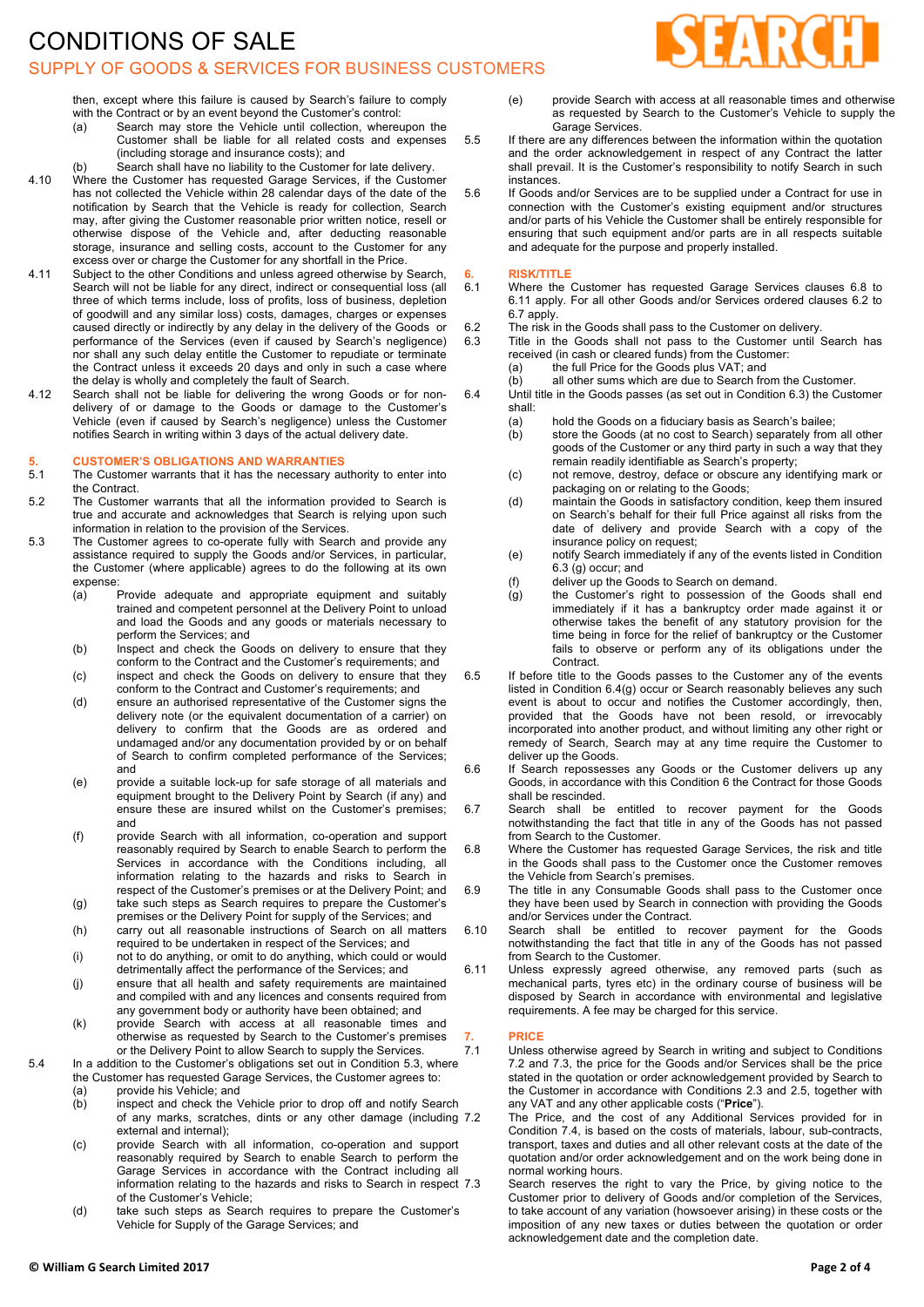# CONDITIONS OF SALE SUPPLY OF GOODS & SERVICES FOR BUSINESS CUSTOMERS



- 7.4 Subject to Condition 2.2, in addition to the Price, the Customer shall pay for any additional:
	- (a) work to be carried out by Search or supply of additional goods, at the Customer's request, which Search was not originally contracted to undertake; and
	- (b) work required as a result of any matter that Search did not know existed at the date of the quotation and/or order acknowledgement and Search could not reasonably have foreseen; and
	- (c) work and/or costs as a result of the Customer providing inadequate or inaccurate instructions, information or drawings to Search or as a result of the Customer failing to comply with any of the Conditions ("**Additional Services**").
- 7.5 The Customer acknowledges that any Additional Services required under Condition 7.4 will be a variation to the Contract and will not be treated as a separate Contract for Goods and/or Services.
- 7.6 Any additional costs payable by the Customer under Condition 7.4 will be invoiced by Search and be payable in accordance with the Contract.

#### **8. PAYMENT**

- 8.1 Unless otherwise agreed in writing by Search, Search shall be entitled to issue an invoice for the Price on collection of the Vehicle by the Customer or where the Goods and Services are not delivered on the same date, after 14 days of delivery of the Goods, even if the Services have not been completed at that point in time.
- 8.2 Unless otherwise agreed in writing, for Customers with an Account that has not reached its credit limit each invoice submitted by Search shall be paid within 30 days of the end of the month following the month of invoice. For Customers without an Account, or with an Account that has reached its credit limit, the Price shall be paid, unless otherwise agreed, at the time of the order. Time for payment shall be of the essence.
- 8.3 Search reserves the right to exercise its absolute discretion and cancel the Account by notice.
- 8.4 If Search exercises its right to cancel or suspend the Account, in accordance with Conditions 8.3, all sums owed to Search by the Customer at the date of cancellation or suspension shall be payable on demand and Search may continue trading with the Customer on the basis set out in Condition 8.2 for Customers without an Account.
- 8.5 No payment shall be deemed to have been received until Search has received cash or cleared funds and all sums payable to Search under a Contract shall become due immediately on its termination, howsoever arising.
- 8.6 The Customer shall make all payments due under the Contract in full without any deduction whether by way of set-off, counterclaim, discount, abatement or otherwise unless the Customer has a valid court order requiring an amount equal to such deduction to be paid by Search to the Customer.
- 8.7 Without prejudice to any of its other remedies, if any amount due from the Customer is not paid in accordance with the Conditions Search may do all or any of the following:
	- (a) treat any or all Contracts as repudiated by the Customer;
	- (b) without notice suspend or cancel delivery of the Goods and/or performance of the Services under the Contract, and any other Contract, until the Customer pays the outstanding amount(s) in full;
	- (c) appropriate any payment made by the Customer under any other Contract with Search to pay for any outstanding amounts as Search may, in its sole discretion, think fit; and/or
	- (d) charge interest at, whichever is the greater of, the annual rate of 6% above the base rate of HSBC Bank Plc or the rate of interest prescribed by law.
- 8.8 On termination of the Contract, howsoever caused, the rights of Search in this Condition 8 shall remain in effect.

#### **9. CANCELLATION**

- 9.1 Subject to Condition 9.2 and 9.3, the Customer may cancel the Contract at any time before delivery of the Goods and/or commencement of the Services.
- 9.2 If the Customer cancels the Contract before delivery of the Goods and/or commencement of the Services then the Customer shall pay Search such amount as Search considers reasonable, after consideration of the overall circumstances ("**Cancellation Charge**"), and the Customer acknowledges that the Cancellation Charge does not represent a penalty.
- 9.3 Any amounts payable by the Customer under Condition 9.2 shall be invoiced by Search within 14 days of the cancellation date and shall be payable by the Customer in accordance with Condition 8.

#### **10. SEARCH'S WARRANTIES**

- 10.1 Unless otherwise agreed in writing by Search, Search warrants that the Services will be provided with reasonable skill and care, subject to the Customer complying with Condition 5.
- 10.2 Subject to Conditions 10.4 to 10.8, Search warrants that the Goods shall conform in all materials respects with their description and applicable specification at the time of delivery. Unless otherwise agreed by Search

**© William G Search Limited 2017 Page 3 of 4**

in writing, Search provides no other warranty in respect of the Goods supplied under Contract.

- 10.3 Search shall endeavour to transfer the benefit of any manufacturer's warranty or guarantee provided by a relevant manufacturer. Unless expressly stated otherwise, any applicable period of warranty or guarantee shall be confirmed in the order acknowledgement sent in accordance with Condition 2.5. Where no manufacturer's warranty or guarantee exists, Search provides no other warranty or guarantee in respect of the Goods supplied under Contract.
- 10.4 Subject to Conditions 10.5 to 10.8, if the relevant Goods do not conform with the warranty provided by Search in accordance with Condition 10.2 Search shall, at its option, repair or replace such Goods (or the defective part) or issue a credit note at the pro rata Contract rate to the Customer provided that the Customer:
	- (a) gives written notice of any breach of the warranty to Search within 3 days of the time when the Customer discovers or ought to have discovered such; and
	- (b) gives Search a reasonable opportunity, after receiving the notice, to examine the relevant Goods and the Customer (if asked by Search) returns the relevant Goods (or the relevant part) to Search's premises at the Customer's cost.
- 10.5 Condition 10.4 shall not apply if the defect arises as a result of normal wear and tear, the Customer's negligence or failure to comply with the Conditions or failure to follow Search's oral or written instructions as to the storage, installation, commissioning, use or maintenance of the Goods or (if there are none) good trade practice or the Customer makes any further use of the Goods after giving notice to Search in accordance with Condition 10.4 or the Customer alters, modifies, mishandles or repairs such Goods.
- 10.6 If Search complies with Condition 10.4 it shall have no further liability for a breach of the warranty in Condition 10.2 in respect of such Goods.
- 10.7 Any Goods that are returned by the Customer pursuant to Condition 10.4 shall belong to Search unless Search repairs such Goods in accordance with Condition 10.4. These Conditions shall apply to any repaired or replacement Goods supplied by Search.
- 10.8 Search's reasonable opinion as to the cause of the defect shall be final and binding unless the Customer can provide conclusive evidence to the contrary.

# **11. LIMITATION OF LIABILITY**

- The Customer agrees that there has been no reliance on any prior representations, made orally or in writing by Search, its employees, agents and or sub-contractors, before entering into the Contract.
- 11.2 Search shall have no liability to the Customer in respect of any misrepresentations (whether negligently or innocently), made by Search, its employees, agents and or sub-contractors, before entering into the Contract.
- 11.3 The Customer must ensure that the Goods meet its requirements and are suitable for its purposes and Search shall not be liable for the Customer's failure to do so.
- 11.4 Any recommendations made by Search are made in good faith and do not constitute a guarantee.
- 11.5 Subject to Conditions 4, 10 and 12, this Condition 11 sets out the entire financial liability of Search (including any liability for the acts or omissions of its employees, agents, and sub-contractors) to the Customer in respect of any breach of the Contract and any representation, statement, tortious act or omission, including negligence, arising under or in connection with the Contract.
- 11.6 Subject to Conditions 11.7 and 11.8:
	- (a) Search shall not be liable to the Customer for any pure economic loss, loss of profit, loss of business, depletion of goodwill or otherwise (in each case whether direct, indirect or consequential) or any claims for consequential compensation whatsoever (howsoever caused) which arise out of or in connection with the Contract;
	- (b) Search's total liability in contract, tort (including breach of statutory duty or negligence), misrepresentation, restitution or otherwise arising out of or in connection with the performance or contemplated performance of the Contract shall be limited to the greater of £50,000 or 300% of the Contract Price.
- 11.7 All warranties, conditions and other terms implied by statute or common law (save for the conditions implied by section 12 of Sales of Goods Act 1974 in respect of Goods supplied), custom, trade, course of dealing or otherwise, are excluded to the fullest extent permitted by law, including implied conditions, warranties or other terms as to satisfactory quality, fitness for purposes or the use of reasonable skill and care.
- 11.8 Nothing in the Conditions excludes or limits Search's liability for death or personal injury caused by Search's negligence or for fraud or fraudulent misrepresentation.

# **12. FORCE MAJEURE**

Search reserves the right to defer the date of delivery of the Goods and/or performance of the Services or cancel the Contract (in each case without liability to the Customer) if it is prevented from or delayed in the carrying on of its business due to circumstances beyond its reasonable control including, without limitation, acts of God, governmental actions,